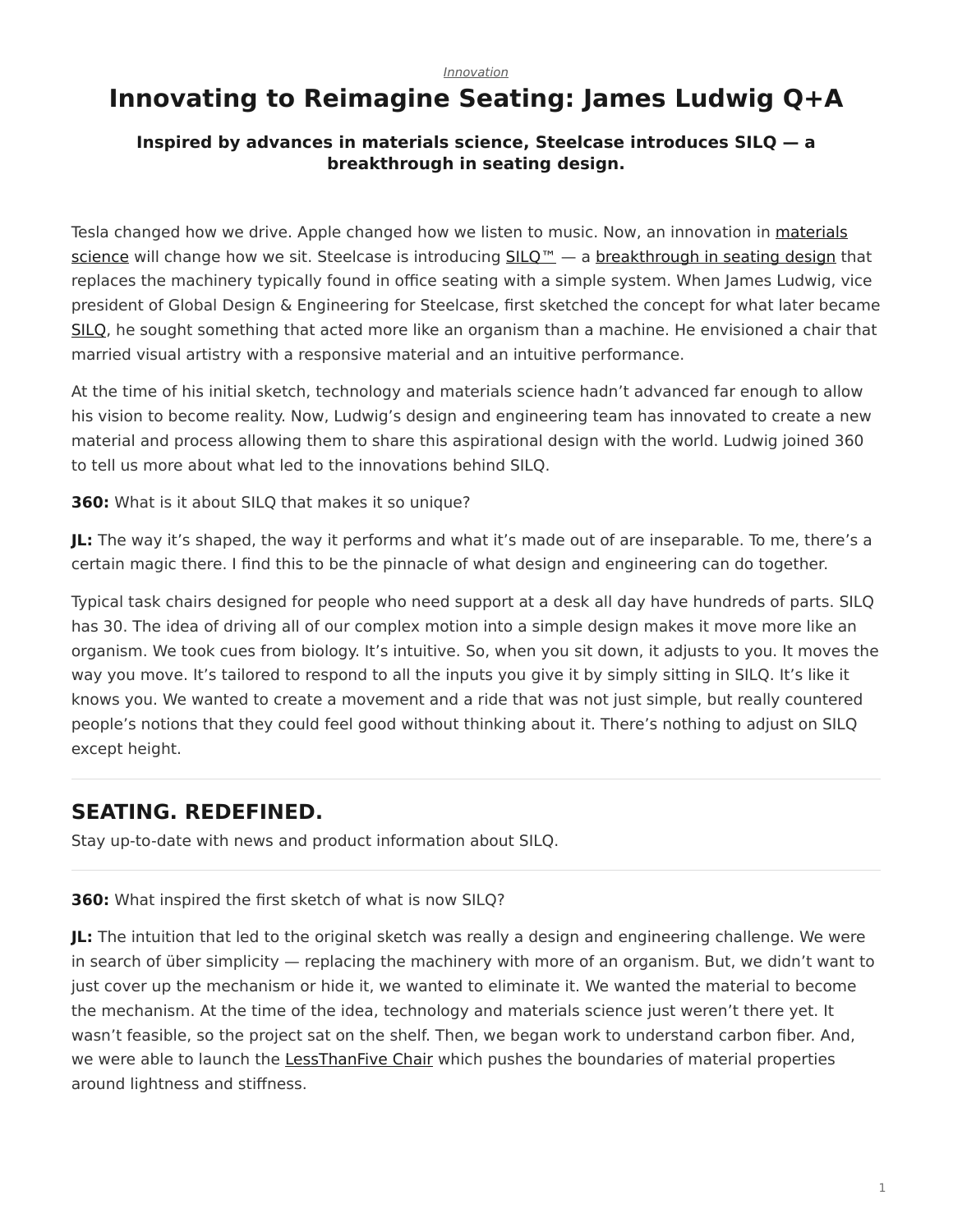I started thinking about the other properties of carbon fiber, namely used in the paralympic sprinters leg — which is the ultimate in durability, flexibility and responsiveness. I talked to my chief engineer — who is absolutely brilliant — and we agreed to pick the idea back up that has now become SILQ.

**360:** How did your team work on this project to invent something completely new?

**JL:** There's so much discussion right now about how to help people be more creative and innovative. We had the benefit of having the permission to experiment, fail and learn. We had to build and break constantly. Our small team had the time and resources to explore.

We kept pushing ourselves. Our engineers and designers have never worked more closely together. The people making the prototypes worked adjacent to our project room and the team met every morning for months. There was no passing the baton back and forth. The team was there together, solving problems as they came up. It was a more agile way of problem solving for us and it worked. We were willing to take risks and create things we previously thought were not possible.

**360:** SILQ is being offered in carbon fiber and this new high-performance polymer you invented. How did you innovate to create this new material?

**JL:** Carbon fiber is a premium material. After our team solved the design and engineering challenge with carbon fiber, I went back to them and asked them to create a version that was more accessible. After a lot of work, the team created a version that achieved that vision. What's amazing is that our engineering team invented a new material, a high-performance polymer, using our new process that's patent-pending. It embodies the qualities of carbon fiber and makes SILQ available on a mass scale. In addition to the material, our team also invented the process for making the chair which is why SILQ is the intersection of the visual language, the performance language and the material composition to create something brand new.

**360:** Will your experience creating SILQ change how you approach projects in the future?

**JL:** SILQ is really the beginning of a chapter in which we are able to achieve things we have not imagined before. Science and technology are augmenting human creativity and accelerating innovation. Creating the conditions for curiosity and rewarding those behaviors lead to breakthroughs and discoveries. SILQ is just the start. A true innovation is when you solve something and people say, "I didn't know I wanted that…but, yes, I want that." It solves a problem and removes friction from their lives.

For more information about SILQ, visit info.steelcase.com/silg-steelcase/.

#### **Featured Product**

**[SILQ](https://www.steelcase.com/products/conference-chairs/silq/)**